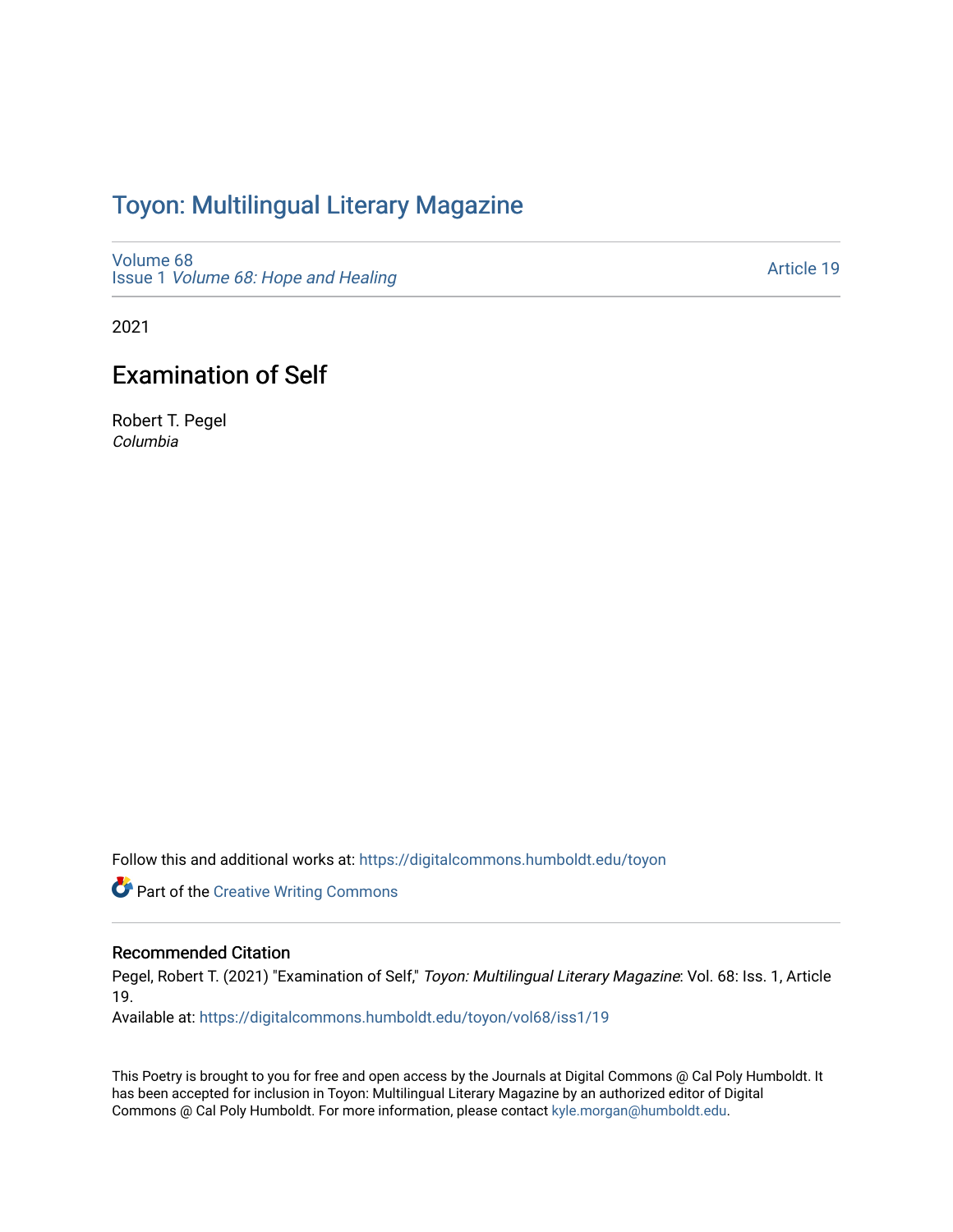

## **Examination of Self**

Robert T. Pegel

My sacred self, My higher self, watches my lower self, from outside myself. Observing. Never judging. Free of emotion. Knowing all is fleeting, And gone in an instant. Attach to nothing. Love everything. You can't see yourself, your face, except in a mirror. Oh, there's a reason why. We have to get outside of ourselves, beyond our limited minds. Our temporary bodies and our false sense of self. Where nothing good happens, if there is no connection.